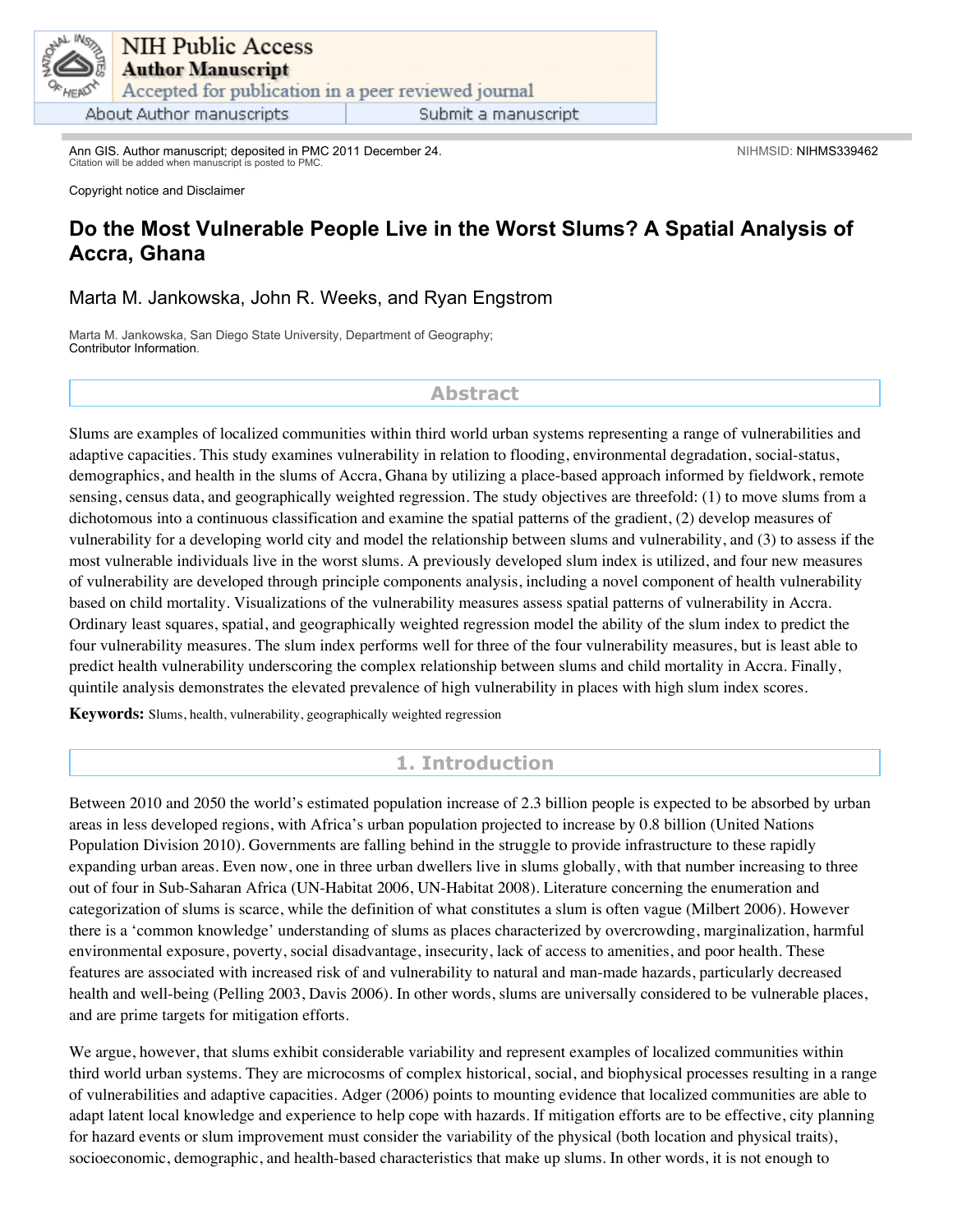dichotomize cities into slums and non-slums. Assessing slums must come from a place-based approach that recognizes place as a shaping force of unique local vulnerabilities and adaptability. Spatial technologies and techniques are particularly useful in developing a place-based approach to analyzing slum vulnerability. The National Research Council (2007) recently emphasized the need for integrating demographic data with geospatial data, satellite imagery, and Geographic Information Systems (GIS) overlays of infrastructure in order to better assess how many individuals are at risk and their particular demographic and social needs in times of crisis.

In this paper, we explore the premise that slums vary in their nature and the vulnerability of their residents, and that there is a strong spatial component to these patterns of vulnerability. We do this by integrating physical, socioeconomic, demographic, and health aspects of vulnerability for slums in Accra, Ghana to explore the following research questions: (1) Can slums predict vulnerability; and (2) Do the most vulnerable people live in the worst slums? Drawing on fieldwork, remotely sensed imagery, spatially referenced census data, and geographically weighted regression (GWR), we assess the complex spatial relationship of slums and vulnerability in Accra.

# **2. Defining Slums and Population Vulnerability**

According to UN-Habitat (2003, 2006) a household is a slum if it lacks one or more of the following characteristics: structural quality and durability of dwellings, access to safe water, sufficient-living area, access to sanitation facilities, and security of tenure. This definition of slum provides a starting point for identifying slums, and the focus on the physical characteristics of slums, namely poor housing and inadequate infrastructure ("unsafe housing" as UN-Habitat calls it), has been emphasized in recent literature concerning slums (Neekhra 2008, Beall and Fox 2009, Gulyani and Bassett 2010, Arimah 2011). There are, however, two important caveats: (1) the definition permits considerable variability in how unsafe a household may be, as UN-Habitat (2006) itself acknowledges; and (2) it is a household-based definition, not a place-based measure. It is this latter issue with which we are particularly concerned in this paper.

Despite the recognition that households may vary considerably in their slum characteristics, there is a nearly universal tendency in the literature to uncritically assume that spatial autocorrelation exists with respect to housing unit quality or safety (i.e., all houses in a given area will be similar). The assumption is reflected in methodologies that categorize places by creating a dichotomous division of 'slum' versus 'not slum'. This is a problematic dichotomy that hides the physical and social diversity of slums, and makes it extremely difficult to understand why slums form, what their particular vulnerabilities are, and how best to introduce mitigation strategies. For example, Kundu (2007) examined the differences between periphery and urban center slums in Delhi, and found large disparities of local mobilization and political action, which were high in the center as compared to the periphery. The historical processes that allowed city center slum dwellers to establish a foothold in local politics made their mitigation outlooks very different from their peripheral neighbors, a factor that would not be considered in a simple slum/not-slum dichotomy, but one that will make a difference when planning and/or implementing upgrades or infrastructural projects.

We find only two approaches in the literature for enumerating and measurings slums as continua rather than dichotomies: (1) that developed by Weeks *et al*. (2007); and (2) that of Gulyani and Bassett (2010). Weeks *et al*. (2007) recognize that there may be some relatively arbitrary threshold beyond which no neighborhoods would be considered a slum, but among those identified as slums we can expect considerable variability, especially in cities of developing nations where a high proportion of people are living in neighborhoods nominally identified as slums (UN-Habitat 2010). The Weeks *et al*. (2007) methodology revolves around the UN-Habitat's definition of slum, as described above. Yet rather than defining households as slum/not-slum, they first sum the number of slum conditions for each housing unit in a defined area, and then calculate the average score for each area neighborhood, thus locating each place along a slum continuum. Gulyani and Bassett (2010), on the other hand, introduce a 'Living Conditions Diamond', in which slum characteristics are distilled to four dimensions: tenure, infrastructure, unit quality, and neighborhood location. Slums can be placed within the diamond depending on their particular problems within the four domains, thus emphasizing differences in slums within a city or area. This framework provides a way of visualizing key differences among slums, although it does not provide an overall index of variability that can be used in a statistical analysis. Of particular importance, however, is that one of the domains is location. Thus, Gulyani and Bassett explicitly (but only qualitatively) bring a spatial element into the discussion of slums in a way that the Weeks and associates quantitative method does not. People living in slums may differ in their vulnerability precisely because of where the slum is located, even if other conditions are similar. An important objective in this paper is thus to quantify the spatiality of the Weeks and associates method in order to test the idea that the variability in slumness and population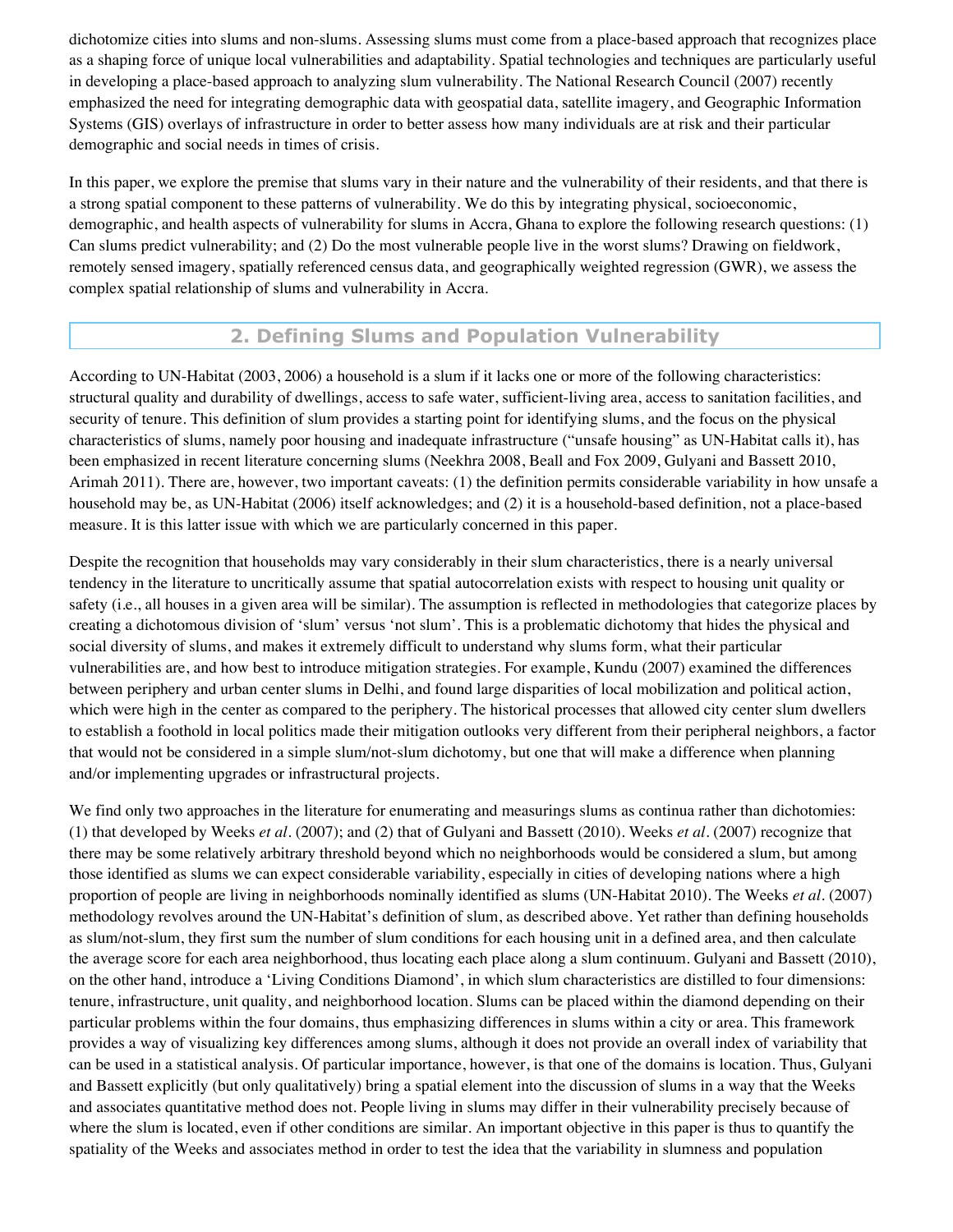vulnerability has a strong spatial component.

Turner *et al*. (2003) define vulnerability as the degree to which a system (a person, household, neighborhood, or region) is likely to experience damage from exposure to a hazard or stressor, where a hazard is a single event and a stressor continues over time. Poverty and vulnerability are intimately tied together, yet there has been a recent shift in development discourse to focus on vulnerability as opposed to poverty, with the understanding that poverty is a component of vulnerability (Wratten 1995, Moser 1998, Beall and Fox 2009). The vulnerability literature reflects this shift, with a push to incorporate multiple aspects of vulnerability rather than examining only one tenet (such as physical or social) so that the complexity of vulnerability can be represented and understood (O'Brien *et al*. 2004b, Adger 2006).

From the literature we can acknowledge that physical and social characteristics, demographic dynamics, and health all work together to make a place more or less vulnerable. Yet if the social and the physical framework of slums can vary drastically throughout a city, the vulnerability traditionally so closely tied to slums may also vary. In the Indian city of Chandigarh, for example, an estimated 231,415 people (20 percent of the population) live in slums. Rao and Thakur (2007) surveyed these residents and found 15.5% of the dwellers to be living in high vulnerable areas, 44% living in medium vulnerable areas, and 40.5% living in low vulnerable areas. While this study did not look into the spatial distributions of the slums, nor did it examine hazards in the area, it does provide a glimpse at the potential variability of vulnerability within slums. Furthermore, slums might have unique mitigation and adaptation mechanisms to deal with vulnerability, thus producing variability in the resilience with which a neighborhood can recover from a disaster. In other words, slums are likely to be different from place to place even within a city, necessitating an analysis of vulnerability that takes this variation into account. A place-based approach can offer spatially specific insights while maintaining ties to the larger body of vulnerability knowledge. Rashed *et al*. (2007) boil urban vulnerability down to one word, 'particularity', emphasizing the complex social, ecological, physical, and spatial dynamics that require vulnerability to be assessed in relation to a specific spatiotemporal context.

Cutter's (1996) Hazards-of-Place Model of Vulnerability emphasizes place as an important avenue of research for vulnerability (Cutter *et al*. 2003). It integrates biological, physical, temporal, social, and spatial facets of vulnerability into one model, and offers a framework for understanding the complex dynamics of urban areas in developing countries. Placebased vulnerability theory recognizes that while global measures and a unifying theory of vulnerability are important to keep the field cohesive, vulnerability drastically varies depending on scale and location (Turner *et al*. 2003). Table 1 emphasizes three key aspects of the Cutter model: (1) physical hazards and stressors; (2) socio-economic factors; and (3) demographics. A fourth aspect of vulnerability that is typically not considered, but is imperative to understanding vulnerability in the urban developing world, is health.



**Table 1**

Vulnerability variables, means, and standard deviations for n=1717 enumeration areas (EAs).

Health may be thought of as both an outcome of vulnerability and as a cause of it. Those who are most vulnerable to hazards and stressors are likely to be people who have poorer access to health resources and facilities, which may then lead to lower than average health outcomes. At the same time, poor health will inevitably diminish a person's resilience. In the aggregate, we can expect that poor health in a neighborhood will impede recovery and redevelopment efforts in the face of a variety of hazards and stressors (López-Casasnovas, Rivera, and Currais 2005). In the urban developing world not being healthy can translate into an immediate loss of income, reduced job security, a burden on family members, and often-unaffordable health costs. This can quickly turn into a vicious cycle leading to even poorer health and lower economic outlooks, as well as higher vulnerability.

To our knowledge, an analysis of multiple aspects of vulnerability for slums in a developing world city has not been completed. Mapping vulnerability is primarily limited to the global, national, or regional scale (Trujillo *et al*. 2000, O'Brien *et al*. 2004a, Brooks, Adger, and Kelly 2005), and we seek to fill a gap in the literature by providing a local and nuanced spatial exploration of vulnerability in Accra. We utilize Geographically Weighted Regression (GWR) (Fotheringham, Charlton, and Brundson 2002) for spatial modeling of slum vulnerability. Based on the understanding that slums vary within a city, and some of this variation is accounted for by location within the city, GWR can better uncover the particularities of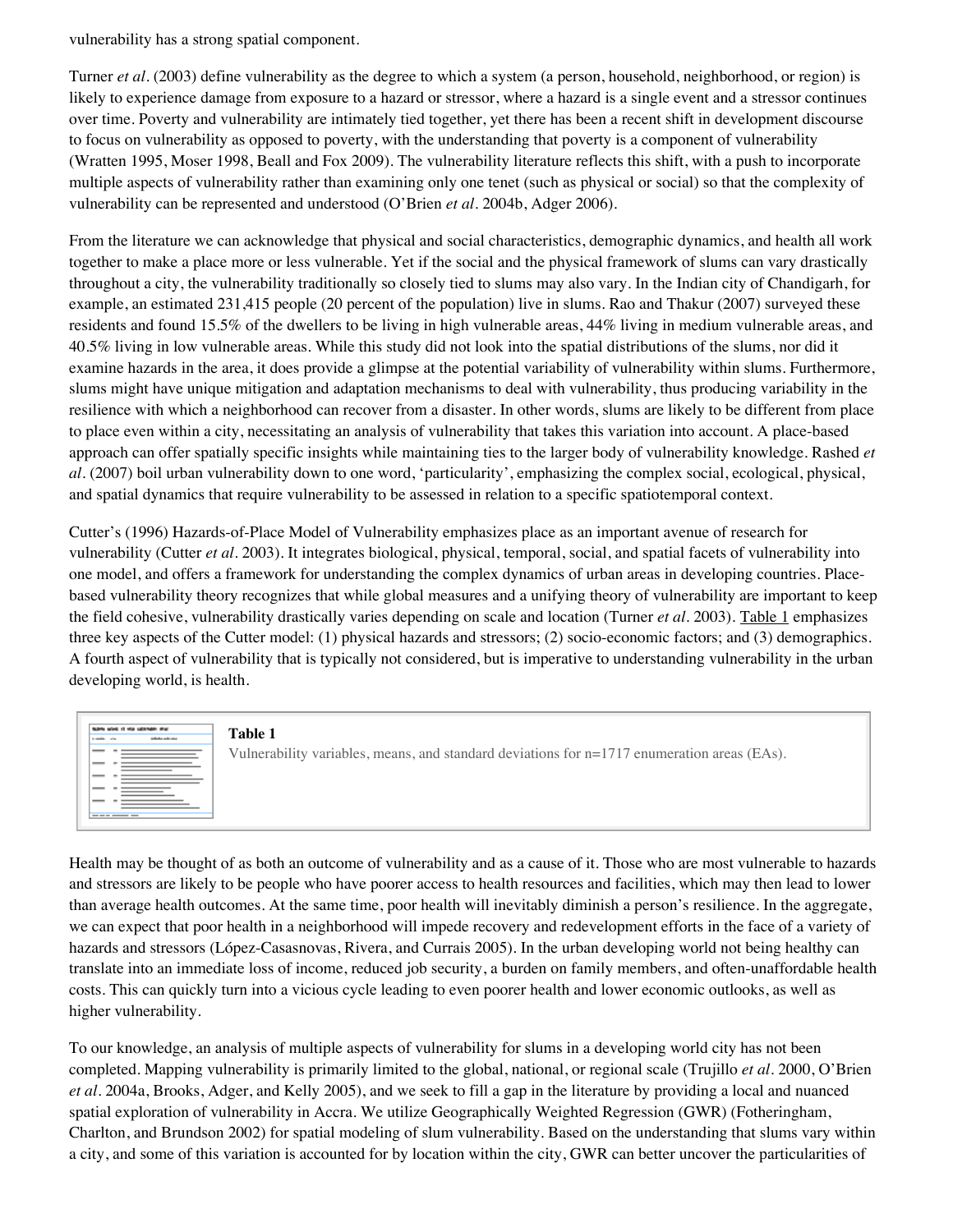slums as vulnerable places within. Global averages of spatial data are not always helpful, and GWR is a regression method that accounts for spatial non-stationarity by allowing coefficients to vary geographically (Comber, Burndson and Radburn 2011). The method provides a novel examination of slums by examining the spatial variability of hazard, environment, social, demographic, and health vulnerability with slums throughout Accra.

# **3. Study Site**

The study site is Accra, the capital city of Ghana. It is a coastal city facing the Gulf of Guinea in western Africa. We draw from fieldwork, census data, and remotely sensed satellite imagery to create a comprehensive spatial understanding of vulnerability in Accra. This study focuses on the Accra Metropolitan Area (Figure 1), which according to the 2000 census was comprised of 1.6 million people and 365,550 households dispersed over 1,722 census enumeration areas (EAs), the unit of data analysis in this study. EAs are used as the finest spatial unit (household data do not include spatial coordinates) so that future analysis and policy makers may aggregate up to various neighborhood definitions. We provide one neighborhood boundary set throughout the paper for ease of visualization, which we call the field modified vernacular (FMV) neighborhoods, based on boundaries originally defined by Ghana Statistical Service, but adjusted through field observation. We utilize a 10% anonymized random sample of the individual- and household-level 2000 census for EAs in Accra, provided by Ghana Statistical Service, although one EA, the Korle Bu Teaching Hospital, was removed from analysis as an outlier.



#### **Figure 1**

Administrative and field modified vernacular (FMV) neighborhood boundaries colored with slum index measures by enumeration area (EA).

Accra is urbanizing at a quick rate, and is projected to reach 3.5 million people by 2025 (United Nations Population Division 2010). The rapid population growth is mirrored by substantial changes in land use, as demonstrated by a study of remotely sensed imagery of Accra from 1985 to 2003 (Otoo *et al*. 2006), which revealed a 35 percent conversion of non-urban to urban areas in the region. The intense urban expansion coupled with a lack of infrastructural services from the government (Larbi 1996, Briggs and Yeboah 2001) has resulted in a large expansion of slum areas throughout Accra. We will analyze a more recent set of satellite imagery for this paper, as noted below.

## **4. Data and Methods**

## **4.1 Defining the Slum Continuum**

The slum index for each EA in Accra is calculated from data collected in the 2000 Census of Population and Housing, which asked questions that relate specifically to at least the first four of the UN-Habitat's five slum criteria. The fifth, which refers to the legal of security of tenure, is more difficult to infer from census data. Each housing unit in our ten-percent anonymized sample was scored as follows:

If the housing unit does not have piped water, then slum  $1 = 1$  (else 0); If there is no toilet and no sewage connection, slum $2 = 1$  (else 0); If the number of persons per room is greater than 2, slum $3 = 1$  (else 0); If the building material is less durable, slum $4 = 1$  (else 0); If the resident is not the owner, slum5 = 1; (else 0). Slum index for each housing unit  $(S_h) = \sum$  (slum1...slum5).

For all housing units in Accra, the mean slum index was 2.43, with a standard deviation of 1.1. The minimum was zero—no slum characteristics—and only 6.5 percent of homes in Accra had that score. The maximum score of five was shared by 0.7 percent. The median was 3 slum characteristics per housing unit, with those three most often being lack of piped water, no toilet connected to the sewer, and three or more people per room. Overall, the majority of homes in Accra do not have piped water, they do not have a toilet that is connected to the sewer, and the majority of units are not owned by a resident. Nearly half have 3 or more persons per room, but only a handful of the housing units have non-durable roofing and outer walls.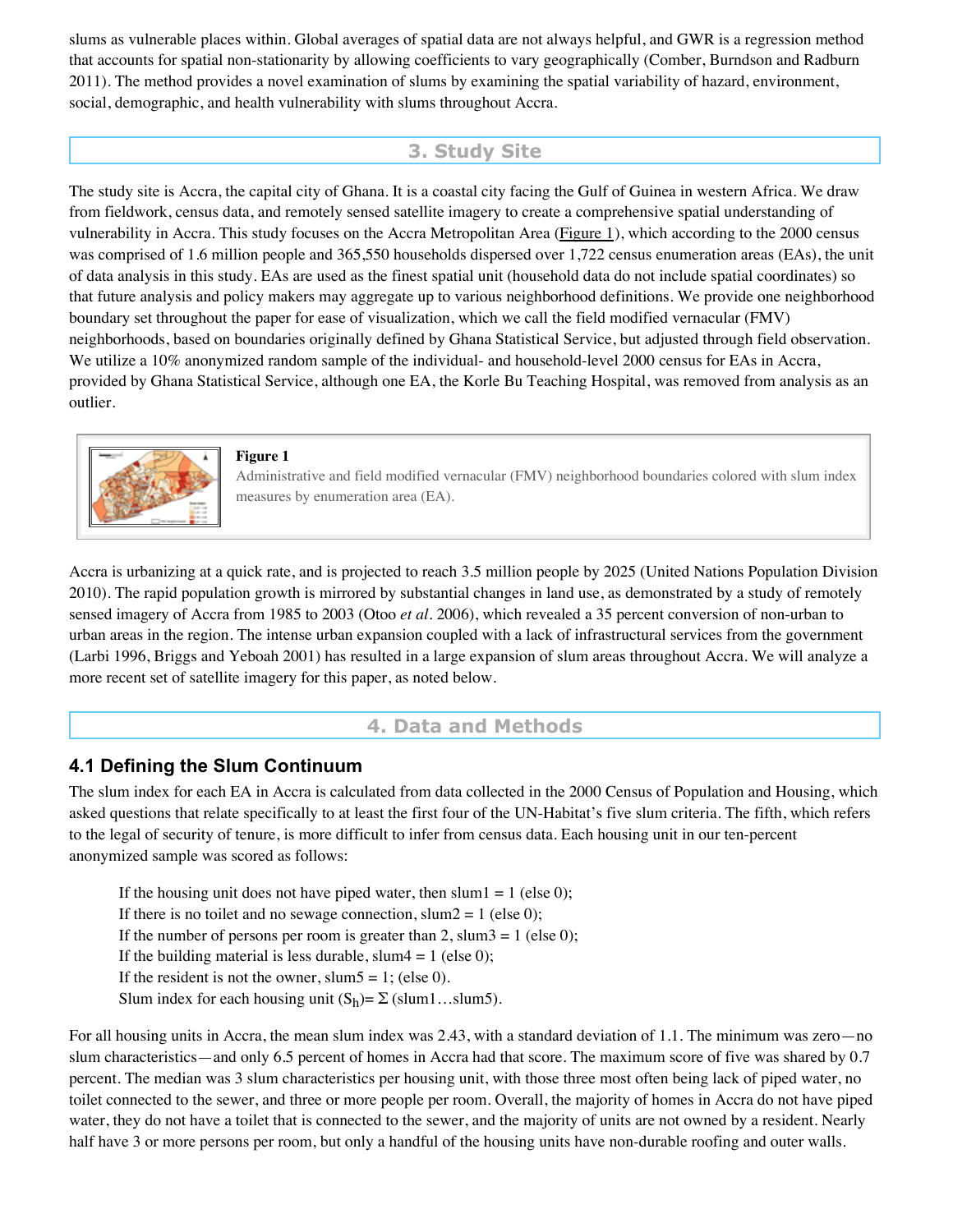Once the slum index had been calculated for each housing unit, it was then indexed for each EA as the mean value for all housing units in that EA:



From these calculations, we can see in Figure 1 that slums are nearly ubiquitous in Accra, as in most sub-Saharan African cities, but there is considerable variability and a strong spatial pattern, evidenced by a global Moran's I of 0.33, which is statistically significant well beyond the 0.001 level.

## **4.2 Defining Vulnerability**

Variables to be used as measures of vulnerability were drawn from the Hazards-of-Place Model of Vulnerability (Cutter 1996), as well as fieldwork and literature concerning Accra (Table 1). Physical hazards and stressors focus on elevation and environmental degradation. Accra's open drain system combined with the naturally occurring waterways in the city (the largest of which are Odaw River and Korle Lagoon), consistent blocking of drainage with trash and debris, and overall low elevation puts the city at high risk for yearly flooding (Rain *et al*. 2011, Ludlow 2009). Residents living in the lowest elevations of the city are at high risk, and are vulnerable not only to flooding, but to vector-borne diseases and the lifedisrupting consequences that come with them. Flooding is arguably the most pressing environmental hazard for the inhabitants of Accra. Elevation was derived from 140 tiles of vector data provided by the Ghana Department of Lands and Surveys. Tiles were extracted from ArcInfo to coverage format, merged, and projected into one large vector data set with elevation contours in ArcGIS 9.2. Topographic data were then converted to a digital elevation model (DEM) using the 'Topo to Raster' tool, which utilizes a discretized thin plate spline interpolation technique (ArcGIS 2007), clipped to the Accra Metropolitan Area shapefile, and aggregated to an EA average.

In order to assess vulnerability to environmental stressors, three variables were created: disposal of solid waste in a manner other than being collected by waste disposal services, cooking in the open air over charcoal, wood, or coconut husks, and a remotely sensed estimate of vegetation. Air pollution levels measured over time in Nima and Jamestown where found to be higher than developed countries as well as countries in Latin America, due especially to the burning of biomass for cooking and other household tasks (Arku 2008, Dionisio *et al*. 2010). Strong correlations have been consistently found between environmental problems in Accra such as low air quality, unsanitary waste disposal, polluted water, diarrhea and respiratory diseases among children, and the poor health of women (Songsore and McGranahan 1993, Boadi and Kuitunen 2005, Songsore 2005). Lack of vegetation may be a proxy for multiple vulnerabilities including overcrowding (removal of any vegetation in order to increase building density), flooding (less ability for soils to take up water), and lack of sustainability (removal of sustainable fuel, shade, and a way of cleaning the air) (National Research Council 2007).

Solid waste not collected by sanitary crews, and cooking outdoors over charcoal, wood, or coconut were aggregated as a percentage of sample households in the EA. The percent of vegetation for each EA was calculated based on Ridd's vegetation-impervious surface-soil (VIS) model (Ridd 1995) from a combination of QuickBird and ASTER imagery of Accra in 2002 and 2001 respectively. The high spatial resolution QuickBird image (2.4 meters in multispectral, 0.6 meter in panchromatic) was the primary data source used as it covered most of the study area. Some EAs in the eastern part of the city not included in the QuickBird image were filled in with ASTER imagery (Stoler et al. forthcoming). While ASTER imagery has a lower spatial resolution at 15 meters, it still allows for fairly detailed VIS model estimates.

Often cited as the missing tenet in vulnerability research, the social aspect is an imperative tool in understanding how and why systems are vulnerable (Cutter 1996). Cutter *et al*. (2003) provide a list of potential social and demographic vulnerability variables taken from the literature. Demographic and health characteristics of a population fall under this social vulnerability umbrella but are rarely incorporated into vulnerability studies. Our study drew extensively from this list, as well as from fieldwork and knowledge of Accra. Poverty and wealth are the most commonly utilized measures of social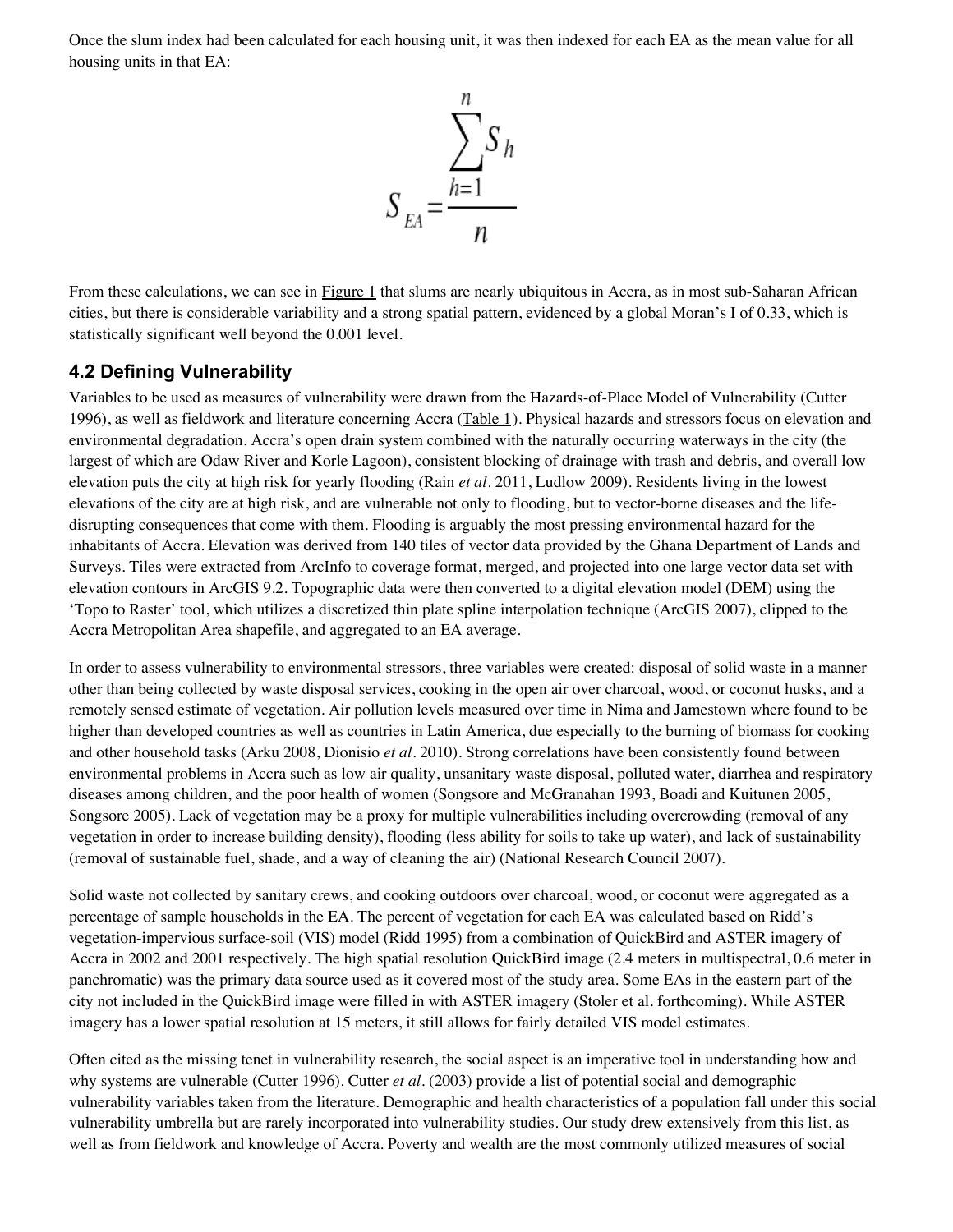vulnerability (Rashed *et al*. 2007). Literacy/education is another important aspect of social vulnerability, albeit closely related to poverty/wealth. Dichotomous variables of literacy, individuals working in high-status occupation jobs, and individuals working in the informal sector were aggregated as a percent of the EA and used as proxies to model poverty and education.

Belonging to a minority group may increase vulnerability, particularly when the group is marginalized or spatially segregated. Accra has a relatively high degree of ethnic mixing within its various neighborhoods (Agyei-Mensah and Owusu 2009) with the notable exception of the Ga ethnic group, which is highly concentrated in Accra's coastal neighborhoods. Unequal distribution of public services in these neighborhoods may increase vulnerability, although Weeks *et al*. (2006) demonstrate that increased vulnerability due to being an ethnic minority goes beyond spatial segregation, and impacts outcomes like child mortality regardless of where an individual of Ga ethnicity resides. Therefore, percent Ga ethnicity was calculated for each EA.

Vulnerability tied specifically to demographic characteristics or health is rarely considered in the literature, even though the number of young children in a neighborhood, fertility levels, dependency ratio, and migration can all contribute to a household and neighborhood's ability to reduce vulnerability. Furthermore, health operates in a circular pattern where it can be a direct result and cause of vulnerability. The factors that cause child mortality, for example, are likely operating on a number of household and neighborhood levels to increase vulnerability and reduce resilience of infants and young children. We include demographic and health variables in our analysis to attempt to account for these factors of vulnerability. Percent children under 14 and percent of recent migrants (defined as having migrated into Accra in the five years preceding the census) were calculated at the EA level.

Fertility was calculated as an EA z-score. For each woman in the census we calculated the number of children ever born in standard deviation units relative to all women in Accra in her five-year age group. Thus, a woman aged 25–29 who had given birth to more children than the average for her age would have a positive z-score, whereas those with fewer than the average would have a negative z-score. These z-scores were then averaged for each EA to produce a relative measure of fertility in that EA compared to other EAs. Because children in Ghana begin working and contributing to the household at a very young age, the dependency ratio was calculated to include children under 5 rather than children under 14. While children under 14 are more vulnerable to a number of factors than adults, they are often not entirely dependent on adults. Additionally, rather than include only adults over the age of 65, the threshold was lowered to 55, to account for lower life expectancy and poorer health in Ghana. Finally, we utilized a measure of child mortality derived as EA z-scores, representing the proportion of a woman's children who have died relative to what we would expect for a woman her age with her number of live births in Accra. Thus, each woman's score represents her standard distance from the average for all women in Accra of her age and parity. This produces a variable at the individual level, which we aggregated to an average for each EA.

Principle Components Analysis (PCA) was run using varimax rotation selecting eigenvalues over 1.0 for all variables at the EA level in Table 1. Although Table 1 groups variables according to differing aspects of vulnerability, we included all variables in the PCA at the same time in order to control for multicollinearity among variables, regardless of conceptual grouping. The principle components analysis of vulnerability variables produced four principle components of eigenvalues greater than 1, explaining  $60.94\%$  of the total variance (Table 2). These components replace the conceptual groupings shown in Table 1 and reveal that the variables do not line themselves up in exactly the way predicted by those conceptual groupings. The first component, "SES-Env", is illustrative of the intermingling effects of social processes and resulting physical stressors. People of lower socio-economic standing in Accra often cannot afford or do not live in areas with infrastructure for clean cooking fuels, indoor kitchens, and payment for trash collection. At the neighborhood level, places with lower socio-economic standing are characterized by crowding, where vegetation must be removed to make room for housing and commercial interests. Fertility loads highly on this component indicating that higher rates of fertility are more closely tied to environmental behaviors and socio-economic status, rather than other demographic characteristics like migration and household size. This component (SES-Env) is an illustration of the complicated relationship between humans and environment that persists in developing world cities.

#### **Table 2**

PCA components, eigenvalues, percent explained variance, and high loading variables (coefficients equal to or larger than .54, all variables positive other than those indicated).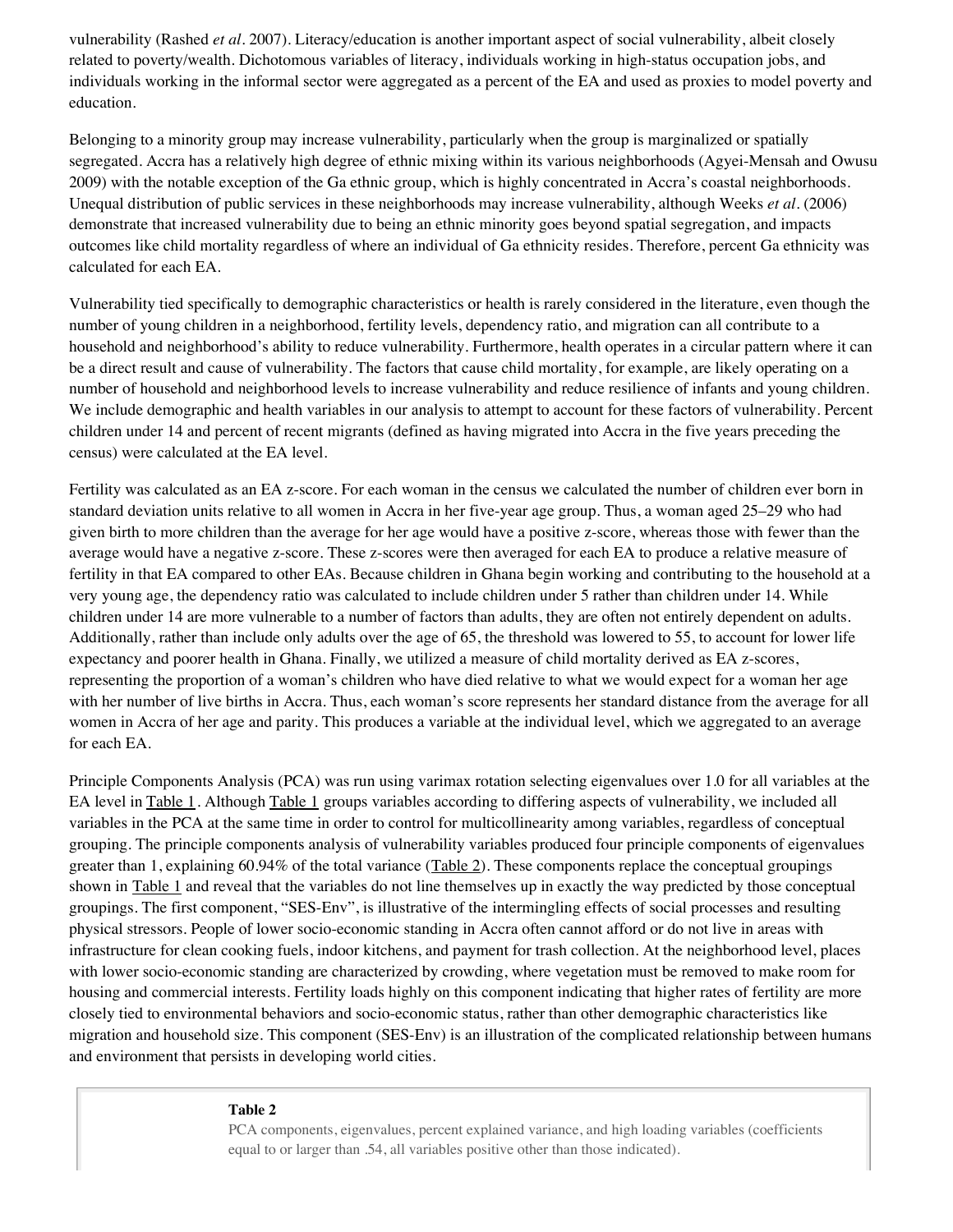

The second component, "Elevation/Ga", includes Ga ethnicity and elevation, which is an indicator of flooding hazards. As the main livelihood of the Ga is fishing, most EAs with a high prevalence of Ga are found in areas of low elevation on the coastline. The loading on this component underscores the multiple vulnerabilities that individuals of Ga ethnicity face in Accra, not only from social segregation, but also from the persistent physical hazard of flooding. Component three, "Age Structure", loaded highly on percent of children under 14 and the <5 and 55+ dependency ratio. Child mortality and migration variables loaded onto the fourth component that we call "Health". Previous research has indicated that significant factors for child health in Accra revolve around poor sanitation, crowding, smoky kitchens, and pests (Songsore and McGranahan 1993), and therefore it is surprising that child mortality was not incorporated into the first component. The loading of migration and childhood mortality variables in the "Health" component illustrates that child mortality is a complicated part of vulnerability that may be tied to recent migration into Accra.

# **4.3 Overview of Analytical Procedures**

We first gain an overview of spatial patterns by calculating Moran's I at the EA level for the slum index and for each vulnerability component. Then, in order to test how the classification of a place on the slum index can predict the level of vulnerability, the slum index at the EA level was used as the independent variable for a series of four ordinary least square regression models where the dependent variables were each of the vulnerability measures resulting from the PCA analysis, as described above. Each of these models was then tested for the size and nature of spatial dependence in the residuals using the OpenGeoDa software (Anselin 2003) focusing on the robust Lagrange Multiplier (LM) lag and error measures. A spatial regression model was chosen for each vulnerability measure based on LM values. Diagnostics were run for the presence of spatial heterogeneity, which led us to model the data using geographically weighted regression (GWR).

We utilize the ArcMap 10.0 GWR tool, which outputs global and local  $R^2$  values, local parameter estimates, standard errors, and standardized residual values (documentation, parameters options, and code sample can be found at http://help.arcgis.com/en/arcgisdesktop/10.0/help/index.html). However, the tool within this software does not give certain calculations such as bandwidth range. Additionally, the tool does not provide global parameter estimates or statistical significance measures (Charlton et al., 2005). However,we are interested in local variation in parameter estimates rather than global estimates. GWR is able to calculate local measures based on weighted neighborhood values, using different weighting functions can impact the model, however this impact is often small (Brundson et al., 1998). For our purposes, the tool was allowed to create its own weights matrix for Accra's EAs. Due to the varying size and density of EAs in Accra, the adaptive kernel option, which utilizes Gaussian kernels, was selected in the GWR tool. An AIC bandwidth was applied for both models, which allows the tool to find the optimal distance for the varying kernel throughout the calculation. In the final stage of the analysis, quintile analysis was used to determine population percentages of the most vulnerable people living in the worst slums.

### **5. Results**

# **5.1 Spatial Variability of Vulnerability in Accra**

The spatial variability of the factor scores of the four vulnerability components are mapped in Figure 2, with an indication of the global Moran's I for each map. All measures were statistically significantly clustered (p<0.0001), indicating the existence of a spatial pattern to the different vulnerabilities in the city. SES-Env vulnerability is highlighted in Nima, Mamobi, Agbogbloshie, Teshie Old Town, Chorkor, and Jamestown – well-known slums in the city, as assessed through the literature and our fieldwork. Elevation/Ga follows a pattern of higher vulnerability near the coastline, lagoon, and communities with a high prevalence of Ga. Demographics has a less distinguishable spatial pattern, but it is noteworthy that many of the established slums do not show high values of the component. Health vulnerability is the least spatially clustered component according to the Moran's I value. Yet, Figure 2 shows multiple FMV neighborhoods that contain several EAs with a Health component score that is one standard deviation or more above the mean, indicating higher vulnerability.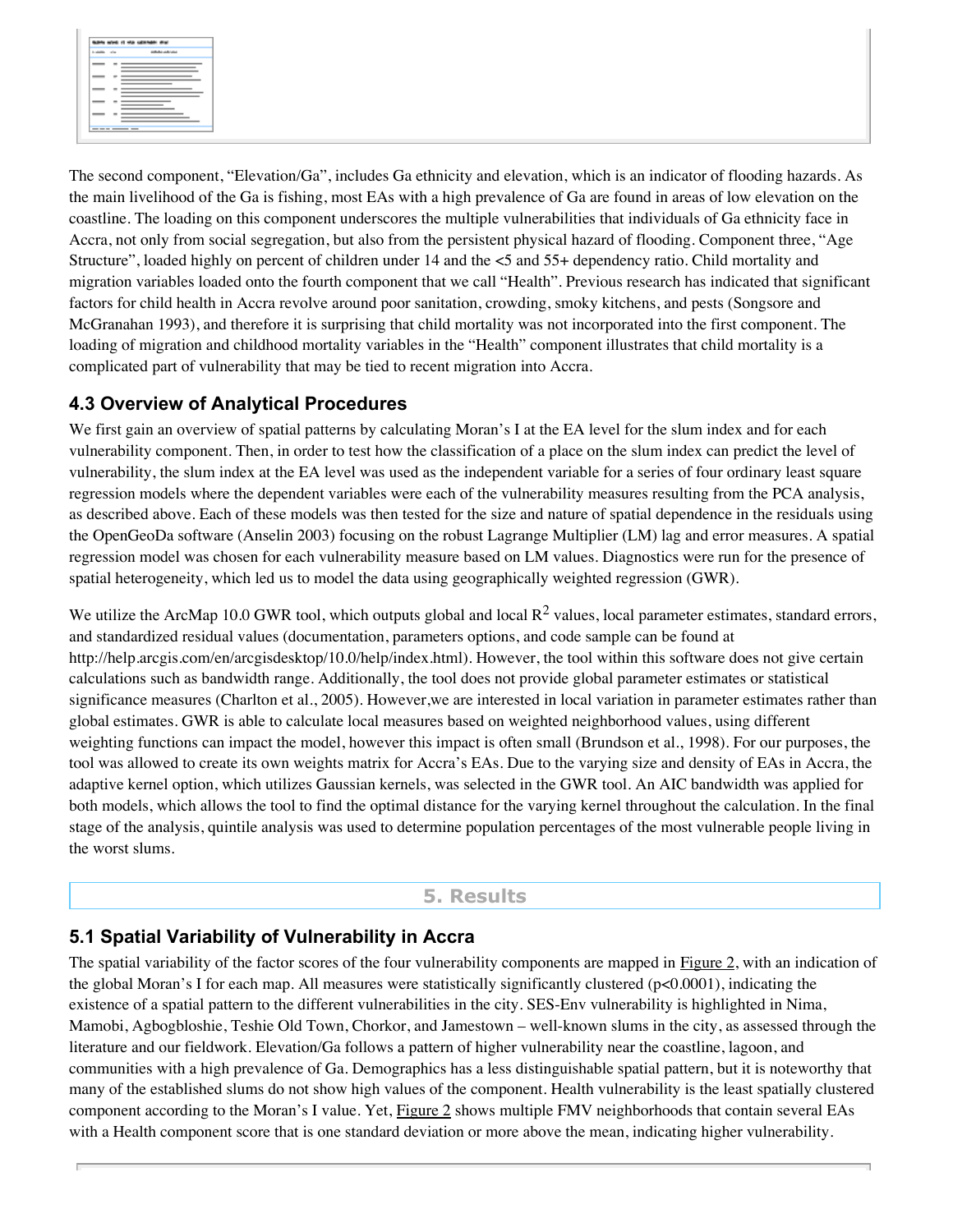### **Figure 2**



The factor scores of the four components of vulnerability with corresponding Moran's I values. One or more standard deviations above the mean are mapped in red, and one or more standard deviations below the mean are mapped in blue.

Figure 2 emphasizes that different places in the city are vulnerable in diverse ways. It is also useful to visualize the interplay of different vulnerabilities in Accra. Figure 3 illustrates the compounding effects of vulnerabilities, as well as the presence of dominant vulnerabilities in various neighborhoods. The figure on the top highlights the most vulnerable places in Accra by layering EAs that belong to the 3<sup>rd</sup> and 4<sup>th</sup> quartile of each vulnerability measure, or high vulnerability. A score of four indicates an EA where each vulnerability factor score was high, while a score of zero shows low scores for all vulnerability components. This map demonstrates the precarious situation of many of the coastal communities in Accra, particularly Teshie Old Town, La, Jamestown, and Chorkor, which are dealing with multiple aspects of vulnerability at the same time. However, the map also shows that much of the city, including most EAs in the well-known slums of Nima and Mamobi, are vulnerable to one or two measures at most, indicating the need for targeted mitigation strategies that will address those particular vulnerabilities.



### **Figure 3**

On top, total number of high factor score vulnerability components for each EA. On the bottom, dominant vulnerability of each EA.

The map on the bottom of Figure 3 is a dominant classification visualization that highlights spatial co-distribution of attribute values compared to each other (Andrienko and Andrienko 2001). The attribute values in this map are derived from a parallel coordinates plot, which normalizes the measures against each other, and for each EA delineates if a particular measure has a 'dominant' value when compared to the other measures. The visualization allows for the exploration of the most pressing vulnerabilities in particular neighborhoods. Many dominant clusters appear along the coastline, although "Elevation/Ga" is not always the dominant vulnerability. For example, La has EAs with SES-Env, Age, and Health vulnerabilities mixed in with the dominant Elevation/Ga component. Jamestown demonstrates an even more eclectic mix of vulnerabilities within the EAs that compose it. However, it is important to note that the EAs do not come up as 'mixed' in the classification, indicating that EAs within the neighborhood are exhibiting clearly dominant vulnerabilities compared to other EAs. This would indicate that Jamestown – often considered one large slum – is a highly complex place with specific vulnerabilities varying within the neighborhood itself. Nima and Alajo exhibit SES-Env, Age, and Health vulnerability, indicating complexities of health-based vulnerability that go beyond socio-economic status and environmental health hazards. Based on these visualizations, we begin to see that places in Accra are exhibiting varying levels and types of vulnerabilities. Does the slum index predict these patterns of vulnerability? To explore this further, we turn to regression analysis of slums and vulnerability in Accra.

# **5.2 Does the Slum Index Predict Vulnerability?**

Overall, we found that in an ordinary least squares (OLS) regression the slum index significantly predicted all but the Health vulnerability measure (Table 3). However, the standardized residuals for all models were spatially clustered, based on the highly significant Moran's I values of residuals (Table 3). This suggests a violation of the OLS model assumptions and indicates that the relationship between vulnerability and slums might be better modeled by accounting for the spatial component of vulnerability in Accra. Robust Legrange Multiplier error measures were larger than lag measures for all models with the exception of the Health model where both measures were insignificant.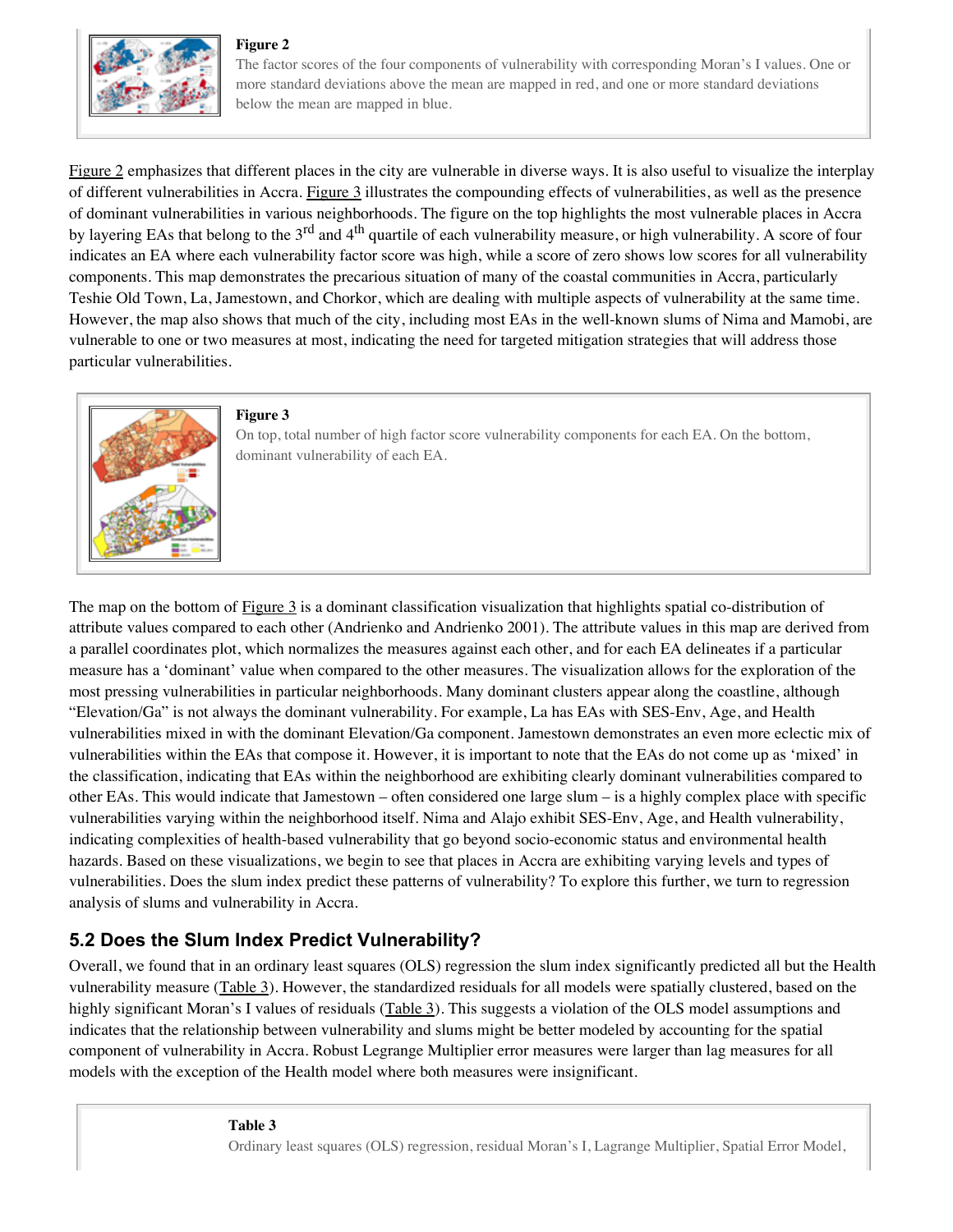

and geographically weighted regression (GWR) results for four models with vulnerability measures as dependent variables.

A spatial error model was run for the SES-Env, Elevation, and Age Structure variables. In the baseline OLS model, the slum index was best able to predict the SES-Env measure, where each unit increase of the slum index results in a magnitude 1.308 increase in the SES vulnerability component measure. When accounting for spatial error,  $R^2$  is slightly improved from .500 to .586, while the predictive power of the slum index decreased to 1.220, but remained highly significant and larger than the spatial weight (lambda). The results suggest that the slum index is capturing most of the spatial autocorrelation that exists among EAs with respect to SES-Env vulnerability, or in other words slums are clustered similarly to SES-Env vulnerability. However, diagnostics for spatial heterogeneity/non-stationarity suggested that this was an additional spatial aspect to the relationships that needed to be taken into account. This refers to the phenomenon of spatially varying coefficients, a situation that we accounted for with the GWR model. The jump in the  $R^2$  value for the GWR model to 0.74 for the slum index predicting the SES-Env vulnerability component signals the presence of spatial non-stationarity. The size of this relationship varies from one part of the city to another, as shown in Figure 4.



#### **Figure 4**

GWR model local  $\mathbb{R}^2$  estimates of the slum index predicting vulnerability measures. Note that  $\mathbb{R}^2$  value scales are not normalized across the components.

The association between slums and vulnerability driven by SES-Environment interactions is to be expected. These results indicate that the slum index of an area may be a good proxy for predicting vulnerability tied to poverty, low social standing, and environmental degradation. However, it is important to note that mapped standardized residuals of the OLS and GWR (not shown) demonstrated high underestimation of SES-Env vulnerability in some slums including Nima, Mamobi, Jamestown, and Agbogbloshie. This result is reflected in the local  $R^2$  values from GWR (Figure 4). Agbogbloshie, La, Nii Boye Town, Alajo, and part of Jamestown show  $R^2$  values close to zero, as do parts of Nima and Mamobi. Yet parts of Jamestown and Nima also demonstrate high  $R^2$  values values indicating considerable variability within slum neighborhoods, especially the more established slums near the center of the city. In contrast, Nungua Salam and Gbegbeyise, on the outskirts of the city, have high  $R^2$  values.

As a predominantly low-rise city with poor infrastructure swells with population, older slums may be much closer to jobs than newer areas that are emerging at the urban fringe – a pattern typical of other developing cities (Ford 1993). This may be encouraging residents to stay put, even if they could otherwise afford to move to a better, but spatially less convenient neighborhood – a pattern demonstrated in Accra (Agyei-Mensah and Owusu 2009). In sub-Saharan Africa, ties of ethnicity and tribalism further propel individuals and families to stay in slum areas when their social or economic status would predict a different location for housing.

Nima, for example, is one of the most notoriously famous slums of Accra, yet a visitor to this neighborhood is greeted not only by slum-like dwellings, but also by a number of large, elaborately built and finely maintained households belonging to tribal leaders, businessmen, doctors, lawyers, and other financially successful individuals. In their in-depth study of Nima, Owusu et al. (2008) showed the economic and livelihood diversity of individuals living there, however stigmatization from the rest of the city depicting Nima as a community of criminals and poor people leads to marginalization. In their conclusions, Owusu et al. (2008) argue that the pervasive perception of slums as homogenously poor places has actively prevented researchers from comparing the livelihood, socio-economic, and cultural differences within slum communities. This criticism can be extended to different slums within a city. Such spatially varying differences may be key to not only better understanding vulnerabilities, but also using resources already present in slums to develop better coping strategies.

Elevation/Ga is a significantly spatially autocorrelated measure, and the regression models perform significantly better when accounting for spatial error and spatial non-stationarity. The spatial error model demonstrates that the worst slums are not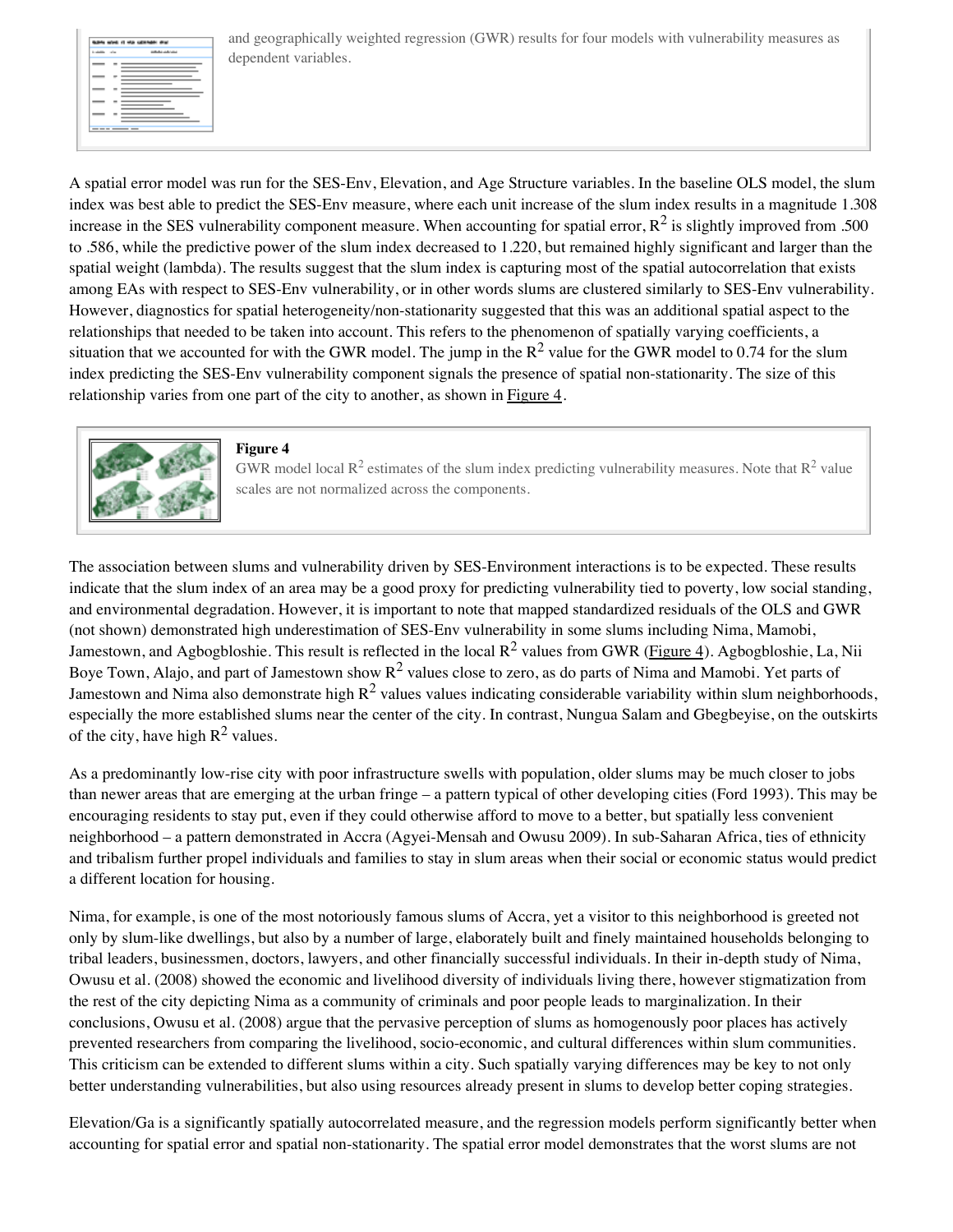necessarily found in areas with high Elevation/Ga vulnerability. The global GWR  $R^2$  is very high—the slum index is highly predictive of this component of vulnerability when spatial patterns are accounted for. The GWR local  $R^2$  values show a stronger relationship between the slum index and elevation through a corridor of neighborhoods in the east of the city, and in the central downtown area. Surprisingly, the slum index has very low local  $R^2$  values along the western coastal areas, including Jamestown and Chorkor. The map illustrates that while the slum index may perform well as a general indicator of the Elevation/Ga component, it is not able to consistently predict this vulnerability.

The slum index was not able to predict Age Structure vulnerability well in the baseline OLS model, but prediction improved when accounting for spatial error and spatial non-stationarity. The lambda coefficient in the spatial error model (Table 3) is larger than the slum index coefficient, indicating that spatial autocorrelation of the slum index does not directly track the pattern of Age Structure clustering. This is apparent in the GWR local  $\mathbb{R}^2$  values, where areas with higher slum indices show low  $R^2$  values for the Age Structure vulnerability outcome.

The slum index performed least well for the Health measure, and was not able to significantly predict health-driven vulnerability in the OLS model. LM lag and error tests were insignificant, thus the spatial models were not implemented. GWR results, however, do show some improvement in the  $R^2$  value when accounting for spatial non-stationarity. Like all of the other vulnerability components, this one is spatially varying in its relationship to the slum index. Health vulnerability is clearly an issue throughout the city, and an area's status as a slum is only weakly able to predict this vulnerability's presence in the neighborhood. One possible hypothesis to explain the poor ability of the slum index to predict the Health vulnerability component is the increasing number of NGO and government-led health clinics in slum communities assisting in preventing child mortality. While keeping in mind that the GWR Health model is still a relatively poor fit, there are nonetheless pockets in the city where the slum index shows higher  $R^2$  values for predicting Health vulnerability, including downtown Accra, part of Nima, and Agbogbloshie.

The slum index is shown to have considerable variability in predicting the four vulnerability measures both between measures and within measures. Figure 5 provides an aggregated view of the spatial heterogeneity of the slum index's predictive ability. The  $25<sup>th</sup>$  and  $75<sup>th</sup>$  percentiles of the GWR slum index coefficient values for the four models were calculated to determine where the slum index had the smallest and largest positive association with each of the vulnerability measures. Co-occurrence was calculated for each EA by adding up the number of small and large predictive events respectively, where zero is the minimum (the EA falls outside of the  $25<sup>th</sup>$  or  $75<sup>th</sup>$  percentile for all four models), and four is the maximum (the EA belong to the  $25<sup>th</sup>$  or  $75<sup>th</sup>$  percentile for all four models) for both calculations. The co-occurrence values indicate where the slum index is consistently poorly (Figure 5 upper) and strongly (Figure 5 lower) associated with vulnerability.



#### **Figure 5**

Co-occurrence of the  $25<sup>th</sup>$  and  $75<sup>th</sup>$  percentiles of GWR slum index coefficient values for the four vulnerability models.

Notably, the slum index for Accra's most well-known slums do not show consistent strong positive association with the vulnerability scores. The only areas of the city where the slum index is consistently strongly associated with vulnerability are in the north, an industrial area, and some small pockets in the coastal east that are relatively recent slum neighborhoods. Most slum neighborhoods show 75<sup>th</sup> percentile co-occurrences of one or two. These neighborhoods have similar 25<sup>th</sup> percentile values, indicating that the slum index has high positive associations in slum neighborhoods with some vulnerabilities, but low associations with others. Nima and Mamobi have more co-occurrence in the 25th percentile than the 75<sup>th</sup> percentile, indicating that the slum index is not predicting vulnerability for these neighborhoods in the 'expected' way. However, based on Nima and Mamobi's history as some of the oldest slums in the city, these results lend support to the considerable variability of people and livelihoods within the slums making it very difficult to predict vulnerabilities in such places.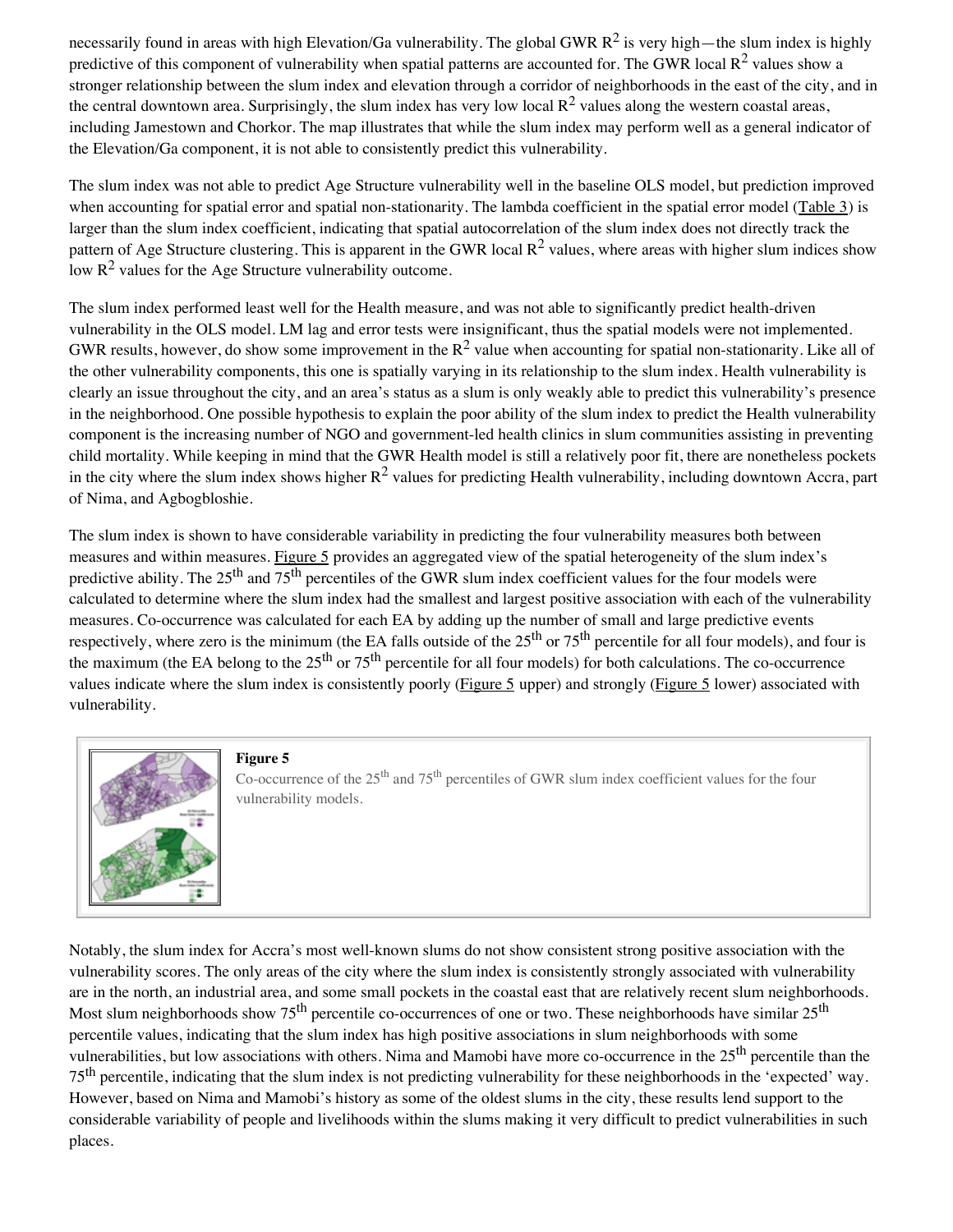# **5.3 Do the Most Vulnerable People Live in the Worst Slums?**

Rather than draw an arbitrary line between slum and non-slum, we have emphasized the variability in neighborhoods ranging from those with the lowest slum score to those with the highest slum index. It is useful for analytical purposes, however, to create some demarcations and we have done so by creating percentile values (see above and Figure 5). Somewhat arbitrarily, we define the fifth quintile as representing the worst slums (with an average slum index of 2.74), encompassing 304,316 people--18 percent of Accra's population. At the same time, there are 338,927 people living in the fifth (most vulnerable) quintile with respect to SES vulnerability. Of those people, 163,996 (48 percent) are also living in EAs that are in the fifth quintile with respect to slums. Thus, nearly half of those who are most vulnerable in terms of their socioeconomic status are living in the worst slums, which is well above the 20 percent that we would expect by chance alone (based on approximately 20 percent of the population living in each quintile of EAs).

Turning to vulnerability according to Elevation/Ga ethnicity, there are 234,595 people living in the EAs in the fifth quintile of this component. Of these, 83,973 (36 percent) are living in EAs in the fifth quintile of the slum index. This too is well above the level expected by chance. The third component related to Age/Migration includes 304,118 people in the fifth quintile of vulnerability. Of these, 85,458 (28 percent) also live in the fifth quintile with respect to the slum index, which is still greater than expected by chance. The fourth component related to health (especially child mortality) includes 306,640 people in the fifth quintile. Of these, 71,540 (23 percent) live in EAs that are in the fifth quintile in terms of the slum index. This is just slightly more than would be expected by chance.

There are 15 EAs which rank in the fifth quintile on all four of the components. They are scattered around the city, and there are 10,842 people living in these EAs. Twelve of these EAs are in the fifth quintile with respect to the slum index, encompassing 8,854 people, or 82 percent of the most vulnerable. So, by that criterion, almost all of the clearly most vulnerable people in Accra do indeed live in the worst slums. Backing up a step, there are 49,566 people living in EAs that are in the fifth quintile for three of the four components of vulnerability, and 33,407 of them (67 percent) live in the worst slums. Thus, by this more liberal criterion, we can still conclude that the most vulnerable people in Accra are likely to be living in the worst slums. One step further back, there are 249,044 (15 percent of Accra's population) living in EAs in the fifth quintile of at least two components of vulnerability. Of these, 112,991 (45 percent) live in the worst slums. So it is reasonable to conclude that even with a generous definition of who is vulnerable, the probability is very high that such people will be living in the worst slums.

# **6. Conclusion**

Our broadest conclusion from this research is clearly that one size does not fit all when it comes to the relationship between slums and vulnerability. The assumption of uniform vulnerability that is so often made about slums is a complex and multifaceted narrative. In Accra, even a simple statement – 'slum neighborhoods are more vulnerable than non-slum neighborhoods' – quickly falls apart when we consider what exactly constitutes a slum. If we were to use the dichotomous definition of the UN, almost all of Accra could be considered a slum. Is most of Accra equally vulnerable? To this question we can answer a resounding 'no' based on our analysis. No two slums are necessarily the same, and this variability should be accounted for.

An important objective of this paper was to quantify the spatiality of the Weeks *et al* (2007) slum index in order to test the idea that the variability in slumness and population vulnerability has a strong spatial component. Of singular importance from our results is the fact that location does indeed matter. In Accra, as almost certainly in all developing country cities, slums are scattered around the city rather than being concentrated in one specific area. This turns out to be an important factor in the relationship between slums and vulnerability because that relationship varies considerably across space, as demonstrated by the results from the Geographically Weighted Regression. The slumness of an EA is a better predictor of vulnerability in some parts of the city than in others. Furthermore, the slum index is better able to predict some kinds of vulnerability than other kinds, and the spatial patterns of the relationship between slumness and vulnerability are not the same for the four vulnerability components that we measured in this analysis.

Although complexity is a key theme in our findings, our overall goal was to evaluate whether the most vulnerable people in Accra live in the worst slums. Yet, even here the answer is complex because it depends upon which aspect of vulnerability is under discussion. People living in EAs in which vulnerability relates to the presence of low socioeconomic status are most likely to be living in the worst slums. People in EAs in which the vulnerability relates to low elevation and/or high levels of Ga ethnicity are next most likely to be living in the worst slums, followed by people in EAs vulnerable to age structure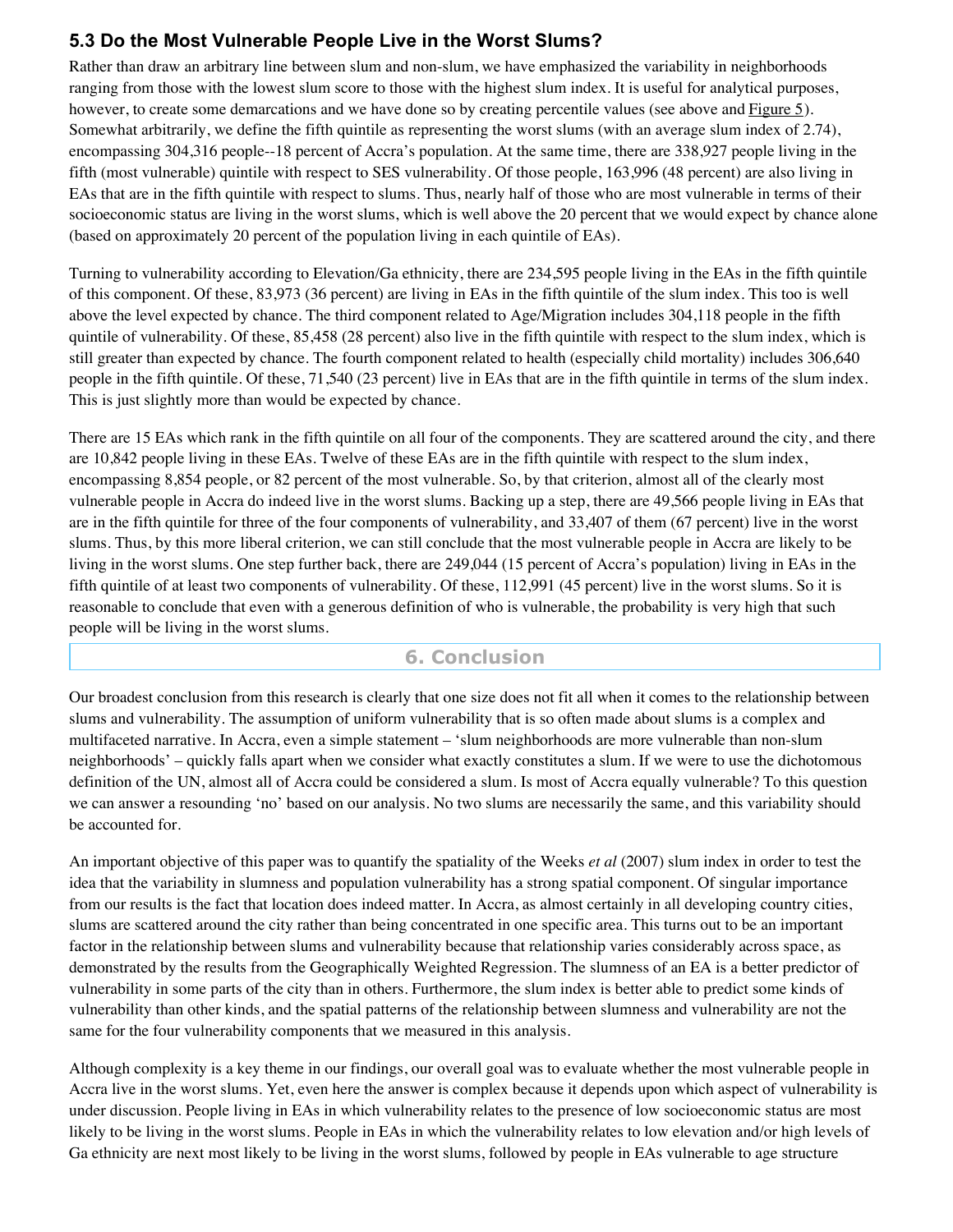distortions. However, people living in EAs in which vulnerability relates to above average child mortality are only slightly more likely than average to be living in the worst slums. When we put vulnerabilities together and ask the question about who is most vulnerable in terms of multiple components of vulnerability, it becomes clear that people living in EAs with two or more high levels of vulnerability are indeed likely to be in Accra's worst slums.

Vulnerability with respect to health did not emerge as exhibiting a strong spatial pattern, nor as having as strong a relationship to the slum index as did the other components of vulnerability. That does not mean, however, that there is not a coherent spatial pattern to child mortality. We know from other research (Weeks et al. forthcoming) that such a pattern does exist in Accra, but at a different spatial scale than employed in this paper. Here we focused on EAs in order to evaluate the spatial variability within slum neighborhoods. Our results show that child mortality tends not to vary predictably at this finer spatial scale, even though it does exhibit spatial patterns at the scale of more broadly defined neighborhoods--a classic case of the modifiable areal unit problem.

# **Acknowledgements**

This research was funded by grant number R01 HD054906 from the Eunice Kennedy Shriver National Institute of Child Health and Human Development ("Health, Poverty and Place in Accra, Ghana," John R. Weeks, Project Director/Principal Investigator). The content is solely the responsibility of the authors and does not necessarily represent the official views of the National Institute of Child Health and Human Development or the National Institutes of Health. An earlier version of this paper was a finalist in the "Places We Live" research competition sponsored by USAID, the International Housing Coalition (IHC), The World Bank, Cities Alliance, and the Woodrow Wilson Comparative Urban Studies Program (CUSP) in 2010.

## **Contributor Information**

Marta M. Jankowska, San Diego State University, Department of Geography.

John R. Weeks, San Diego State University, Department of Geography.

Ryan Engstrom, George Washington University, Department of Geography.

### **References**

- Adger WN. Vulnerability. *Global Environmental Change.* 2006;16:268–281.
- Agyei-Mensah S, Owusu G. Segregated by neighborhoods? A portrait of ethnic diversity in the neighborhoods of the Accra Metropolitan Area, Ghana. *Population, Space and Place.* 2009;16(6):499–516.
- Andrienko G, Andrienko N. Exploring spatial data with dominant attribute map and parallel coordinates. *Computers, Environment and Urban Systems.* 2001;25(1):5–15.
- Anselin L. [Accessed May 2011];*GeoDa (Tools for exploratory spatial data analysis)* 2003 http://geodacenter.asu.edu/software.
- Arimah BC. One of the many faces of urban poverty: Explaining the prevalence of slums in African countries. Center for the Study of African Economics 25th Anniversary Conference 2011: Economic Development in Africa; CSAE, Oxford, UK. 2011.
- Arku RE. Characterizing air pollution in two low-income neighborhoods in Accra, Ghana. *Science of The Total Environment.* 2008;402(2–3):217–231. [PubMed]
- ArcGIS. ArcGIS 9.2 Desktop Help: Hydrologically correct surfaces: Topo to Raster [online] [Accessed August 2010];2007 http://webhelp.esri.com/arcgisdesktop/9.2/index.cfm?TopicName=Hydrologically\_correct\_surfaces%3A\_Topo\_to\_Raster.
- Beall J, Fox S. *Cities and development.* Routledge; New York, NY: 2009.
- Boadi K, Kuitunen M. Environmental and health impacts of household solid waste handling and disposal practices in third world cities: The case of the Accra Metropolitan Area, Ghana. *Journal of Environmental Health.* 2005;68(4):32–36. [PubMed]
- Briggs J, Yeboah IEA. Structural adjustment and the contemporary sub-Saharan African city. *Area.* 2001;33:18–26.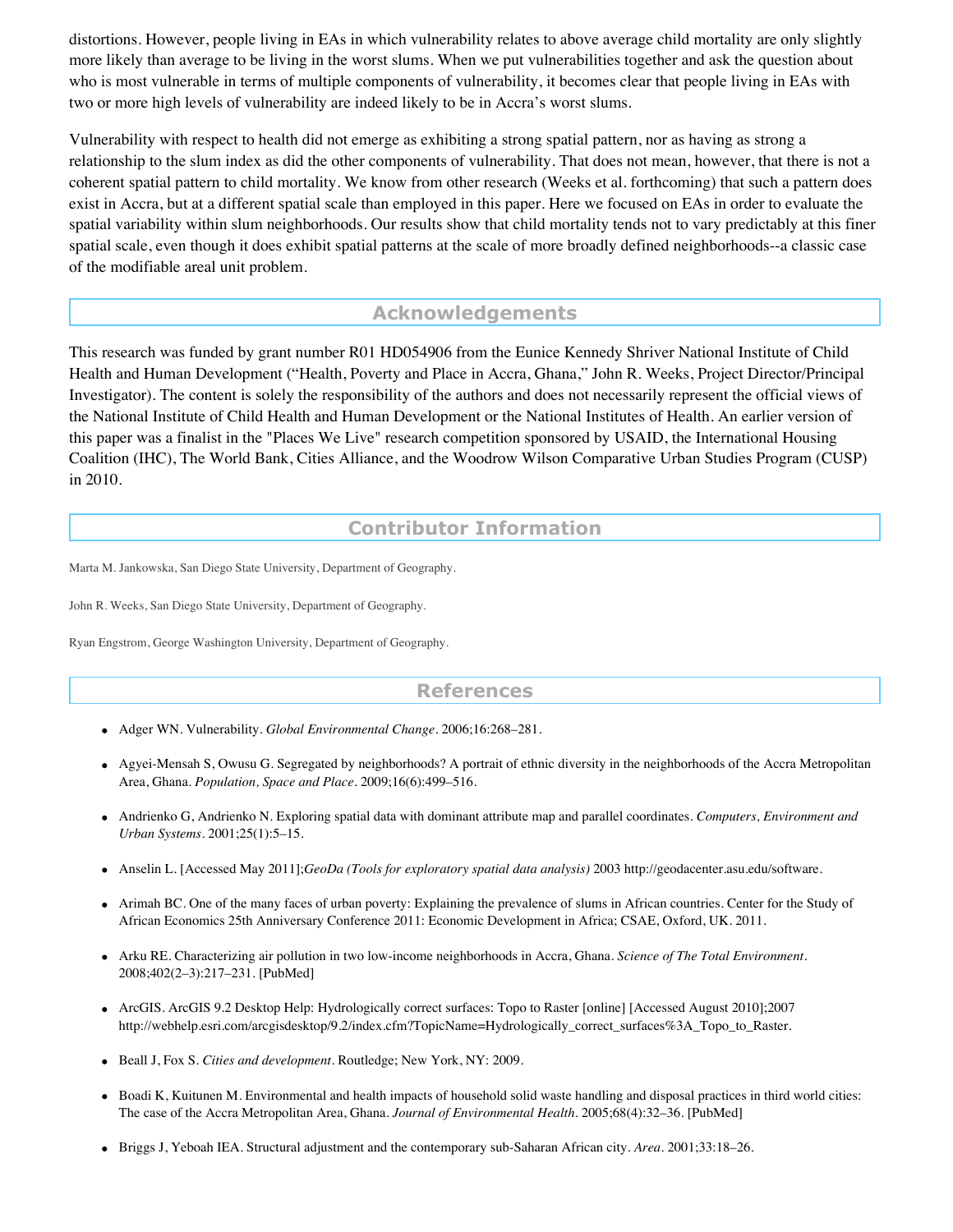- Brooks N, Adger NW, Kelly PM. The determinants of vulnerability and adaptive capacity at the national level and the implications for adaptation. *Global Environmental Change.* 2005;15:151–163.
- Brunsdon C, Fotheringham S, Charlton M. Geographically weighted regressionmodelling spatial non-stationarity. *The Statistician.* 1998;47:431–443.
- Charlton M, Fotheringham S, Brundson C. Geographically weighted regression. NCRM methods review papers. 2005 http://ncg.nuim.ie/ncg/GWR/index.htm.
- Comber AJ, Brundson C, Radburn R. A spatial analysis of variations in health access: Linking geography, socio-economic status and access perceptions. [Accessed June 2011];*International Journal of Health Geographics.* 2011 10 http://www.ijhealthgeographics.com/content/10/1/44.
- Cutter SL. Vulnerability to environmental hazards. *Progress in Human Geography.* 1996;20:529–539.
- Cutter SL, Boruff BJ, Shirley WL. Social vulnerability to environmental hazards. *Social Science Quarterly.* 2003;84:242–261.
- Davis M. *Planet of slums.* New York: Verso; 2006.
- Dionisio KL, Arku R, Hughes AF, Vallarino J, Carmichael H, Spengler JD, Agyei-Mensay S, Ezzati M. Air pollution in Accra neighborhoods: Spatial, socioeconomic, and temporal patterns. *Environmental Science and Technology.* 2010;44(7):2270–2276.
- Ford LR. A model of Indonesian city structure. *Geographical Review.* 1993;83(4):374–396.
- Fotheringham AS, Charlton M, Brundson C. *Geographically weighted regression: The analysis of spatially varying relationships.* Chichester, UK: John Wiley & Sons Ltd; 2002.
- Gulyani S, Bassett EM. The living conditions diamond: an analytical and theoretical framework for understanding slums. *Environment and Planning A.* 2010;42(9):2201–2219.
- Kundu A. Dynamics of growth and process of degenerated peripheralization in Delhi: An analysis of socio-economic segmentation and differentiation in micro-environment. In: Marcotullio PJ, McGranaham G, editors. *Scaling urban environmental challenges: From local to global and back.* London: Earthscan; 2007. pp. 156–178.
- Larbi WO. Spatial planning and urban fragmentation in Accra. *Third World Planning Review.* 1996;18(2):193–215.
- López-Casasnovas G, Rivera B, Currais L, editors. *Health and economic growth: Findings and implications.* Cambridge, MA: MIT Press; 2005.
- Ludlow CD. *Thesis (MS)* The George Washington University; 2009. Flood modeling in a data-poor region: A satellite data-supported flood model for Accra, Ghana.
- Milbert I. Slums, slum dwellers and multilevel governance. *The European Journal of Development Research.* 2006;18(2):299–318.
- Moser CON. The asset vulnerability framework: reassessing urban poverty reduction strategies. *World Development*. 1998;26(1):1–19.
- National Research Council. *Tools and methods for estimating populations at risk.* Washington, DC: National Academies Press; 2007.
- Neekhra V. Growing vulnerability crisis 'Will slums ever reduce or improve?': A case from India. In: Kidokoro T, Okata J, Matsumara S, Shima N, editors. *Vulnerable cities: Realities, innovations and strategies.* Hicom, Japan: Springer; 2008. pp. 77–103.
- O'Brien K, Leichenko R, Kelkar U, Venema H, Aandahl G, Tompkins H, Javed A, Bhadwal S, Barg S, Nygaard L, West J. Mapping vulnerability to multiple stressors: Climate change and globalization in India. *Global Environmental Change.* 2004a;14:303–313.
- O'Brien K, Eriksen S, Schjolden A, Nygaard LP. What's in a word? Conflicting interpretations of vulnerability in climate change research. *Center for International Climate and Environmental Research.* 2004b;4 working paper 2004.
- Otoo EA, Whyatt DJ, Ite UE. Quantifying urban growth in Accra Metropolitan Area (AMA), Ghana and exploring causal mechanisms. 5th FIG Regional Conference; Accra, Ghana. 2006.
- Owusu G, Agyei-Mensah S, Lund R. Slums of hope and slums of despair: Mobility and livelihoods in Nima, Accra. *Norsk Geografisk Tidsskrift-Norwegian Journal of Geography.* 2008;62(3):180–190.
- Pelling M. *The vulnerability of cities: Natural disasters and social resilience.* London: Earthscan Publications Ltd; 2003.